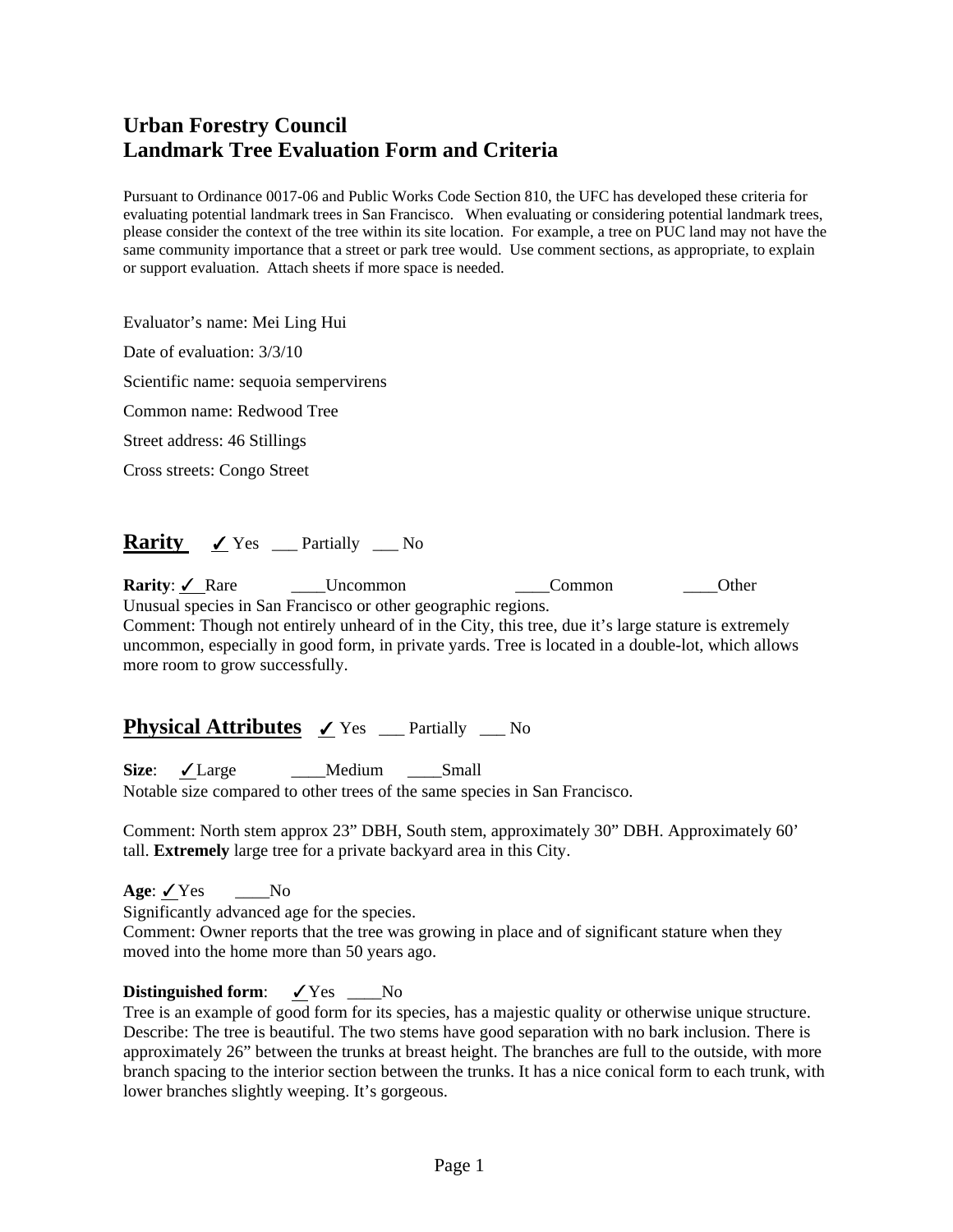### **Urban Forestry Council Landmark Tree Evaluation Form and Criteria**

| Tree condition: V Good__Poor _____Hazard<br>Consider overall tree health and structure, and whether or not tree poses a hazard<br>Describe: Tree appears to be vigorous with well spaced branching structure and strong, well spaced<br>trunks.                                                                                                       |
|-------------------------------------------------------------------------------------------------------------------------------------------------------------------------------------------------------------------------------------------------------------------------------------------------------------------------------------------------------|
| <b>Historical</b> __ Yes __ Partially __ No                                                                                                                                                                                                                                                                                                           |
| <b>Historical Association:</b> Tes Tes Mone apparent<br>Related to a historic or cultural building, site, street, person, event, etc.                                                                                                                                                                                                                 |
| <b>Profiled in a publication or other media:</b> _____Yes v Unknown<br>Tree has received coverage in print, internet, video media, etc. Attach documentation if appropriate.                                                                                                                                                                          |
| Environmental / Yes _ Partially _ No<br><b>Prominent landscape feature:</b> ∕Yes ___No<br>A striking and outstanding natural feature.<br>Describe, attach photo if possible: Tree is quite large and lovely. It's located in a backyard garden<br>area. There are many plants nearby, though this is by far the largest and most impressive.          |
| Low tree density: $\qquad \qquad \boxed{\quad}$ Low $\qquad \qquad \boxed{\quad}$ Moderate<br>High<br>Tree exists in a neighborhood with very few trees.<br>Describe: There are several other trees in the immediate area, within this yard and other adjacent<br>yards, though in the larger neighborhood context, tree canopy coverage is moderate. |
| <b>Interdependent group of trees:</b> $\angle$ Yes ___No<br>This tree in an integral member of a group of trees and removing it may have an adverse impact on<br>adjacent trees.<br>Describe: This tree is absolutely a super-canopy in the garden.                                                                                                   |
| Visible or Accessible from public right-of-way:<br>$Yes$ No<br>High visibility and/or accessibility from public property.                                                                                                                                                                                                                             |
| Describe: Tree can be seen from various points on the surrounding streets, as it is taller than the<br>adjacent building on the property.                                                                                                                                                                                                             |
| <b>High traffic area:</b> $\qquad \qquad \qquad \text{Yes} \qquad \qquad \text{No}$<br>Tree is located in an area that has a high volume of vehicle, pedestrian or bike traffic and has a<br>potential traffic calming effect.<br>Describe: It's located in a private back yard area.                                                                 |